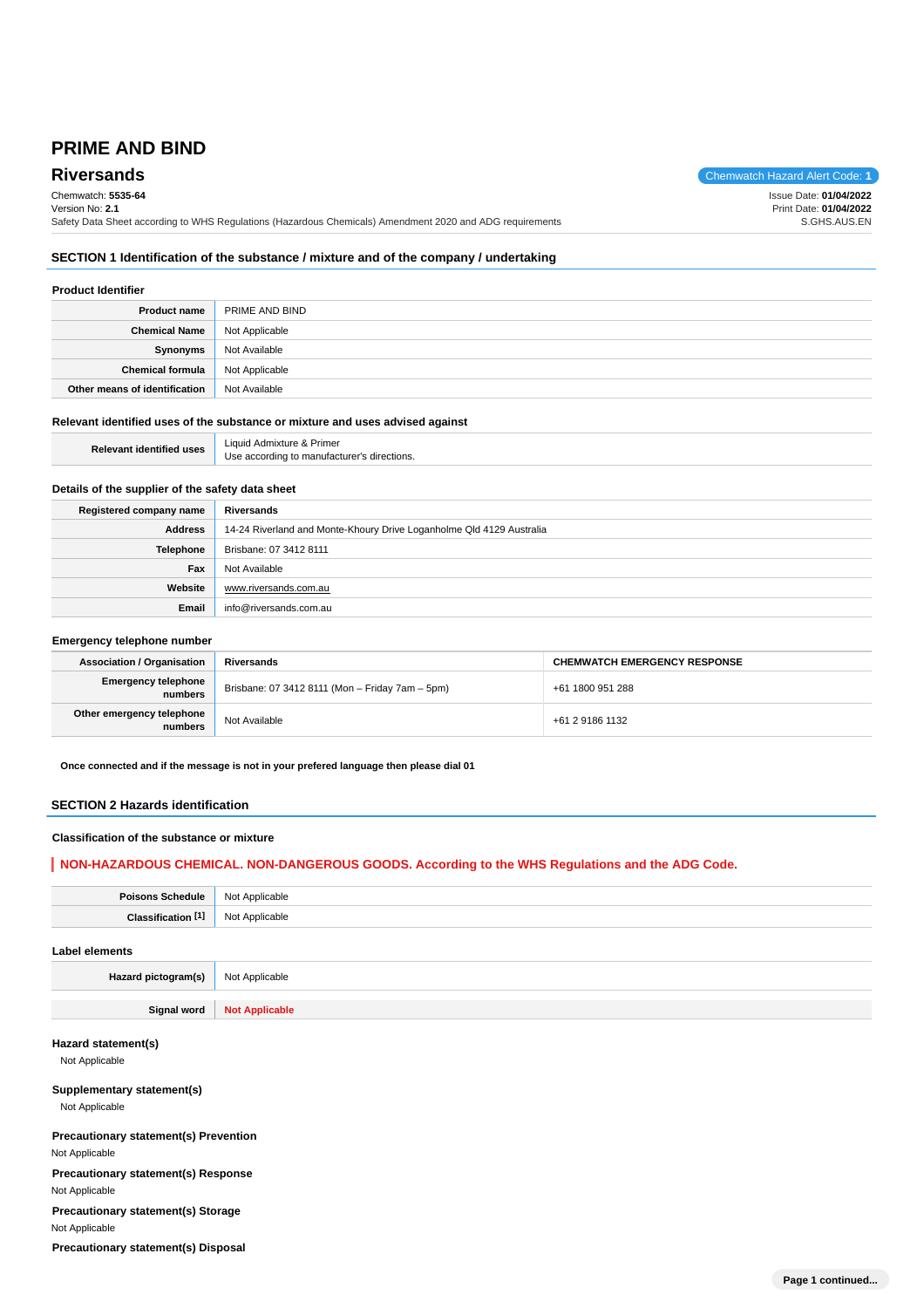#### Not Applicable

## **SECTION 3 Composition / information on ingredients**

#### **Substances**

See section below for composition of Mixtures

#### **Mixtures**

| <b>CAS No</b> | %[weight]                                                                                                                                                                                      | Name                                       |
|---------------|------------------------------------------------------------------------------------------------------------------------------------------------------------------------------------------------|--------------------------------------------|
| Not Available | 100                                                                                                                                                                                            | Ingredients determined not to be hazardous |
| Leaend:       | 1. Classified by Chemwatch; 2. Classification drawn from HCIS; 3. Classification drawn from Regulation (EU) No 1272/2008 - Annex VI; 4.<br>Classification drawn from C&L * EU IOELVs available |                                            |

## **SECTION 4 First aid measures**

| Description of first aid measures |                                                                                                                                                                                                                                                                                                                                                                                                                                                                                                |  |
|-----------------------------------|------------------------------------------------------------------------------------------------------------------------------------------------------------------------------------------------------------------------------------------------------------------------------------------------------------------------------------------------------------------------------------------------------------------------------------------------------------------------------------------------|--|
| <b>Eye Contact</b>                | If this product comes in contact with the eyes:<br>▶ Wash out immediately with fresh running water.<br>Ensure complete irrigation of the eye by keeping eyelids apart and away from eye and moving the eyelids by occasionally lifting the upper<br>and lower lids.<br>Seek medical attention without delay; if pain persists or recurs seek medical attention.<br>▶ Removal of contact lenses after an eye injury should only be undertaken by skilled personnel.                             |  |
| <b>Skin Contact</b>               | If skin contact occurs:<br>Inmediately remove all contaminated clothing, including footwear.<br>Flush skin and hair with running water (and soap if available).<br>Seek medical attention in event of irritation.                                                                                                                                                                                                                                                                              |  |
| <b>Inhalation</b>                 | If fumes, aerosols or combustion products are inhaled remove from contaminated area.<br>• Other measures are usually unnecessary.                                                                                                                                                                                                                                                                                                                                                              |  |
| Ingestion                         | If swallowed do <b>NOT</b> induce vomiting.<br>If vomiting occurs, lean patient forward or place on left side (head-down position, if possible) to maintain open airway and prevent aspiration.<br>• Observe the patient carefully.<br>Never give liquid to a person showing signs of being sleepy or with reduced awareness; i.e. becoming unconscious.<br>• Give water to rinse out mouth, then provide liquid slowly and as much as casualty can comfortably drink.<br>Seek medical advice. |  |

#### **Indication of any immediate medical attention and special treatment needed**

Treat symptomatically.

## **SECTION 5 Firefighting measures**

## **Extinguishing media**

- Water spray or fog.
- Foam.
- Dry chemical powder.
- BCF (where regulations permit).
- Carbon dioxide.

#### **Special hazards arising from the substrate or mixture**

| -ire | ו with oxidising agents i.e. nitrates. oxidising acids. chlorine bleaches. ו<br>s. pool chlorine etc. as ignition<br>n may result<br>Avoid contamination |
|------|----------------------------------------------------------------------------------------------------------------------------------------------------------|
|      |                                                                                                                                                          |

| <b>Fire Fighting</b>         | Alert Fire Brigade and tell them location and nature of hazard.<br>▶ Wear full body protective clothing with breathing apparatus.<br>▶ Prevent, by any means available, spillage from entering drains or water course.<br>Use water delivered as a fine spray to control fire and cool adjacent area.<br>Avoid spraying water onto liquid pools.<br>DO NOT approach containers suspected to be hot.<br>Cool fire exposed containers with water spray from a protected location.<br>If safe to do so, remove containers from path of fire.             |
|------------------------------|-------------------------------------------------------------------------------------------------------------------------------------------------------------------------------------------------------------------------------------------------------------------------------------------------------------------------------------------------------------------------------------------------------------------------------------------------------------------------------------------------------------------------------------------------------|
| <b>Fire/Explosion Hazard</b> | Combustible.<br>Slight fire hazard when exposed to heat or flame.<br>Heating may cause expansion or decomposition leading to violent rupture of containers.<br>▶ On combustion, may emit toxic fumes of carbon monoxide (CO).<br>May emit acrid smoke.<br>Mists containing combustible materials may be explosive.<br>Combustion products include:<br>carbon dioxide (CO2)<br>nitrogen oxides (NOx)<br>sulfur oxides (SOx)<br>other pyrolysis products typical of burning organic material.<br>May emit poisonous fumes.<br>May emit corrosive fumes. |
| <b>HAZCHEM</b>               | Not Applicable                                                                                                                                                                                                                                                                                                                                                                                                                                                                                                                                        |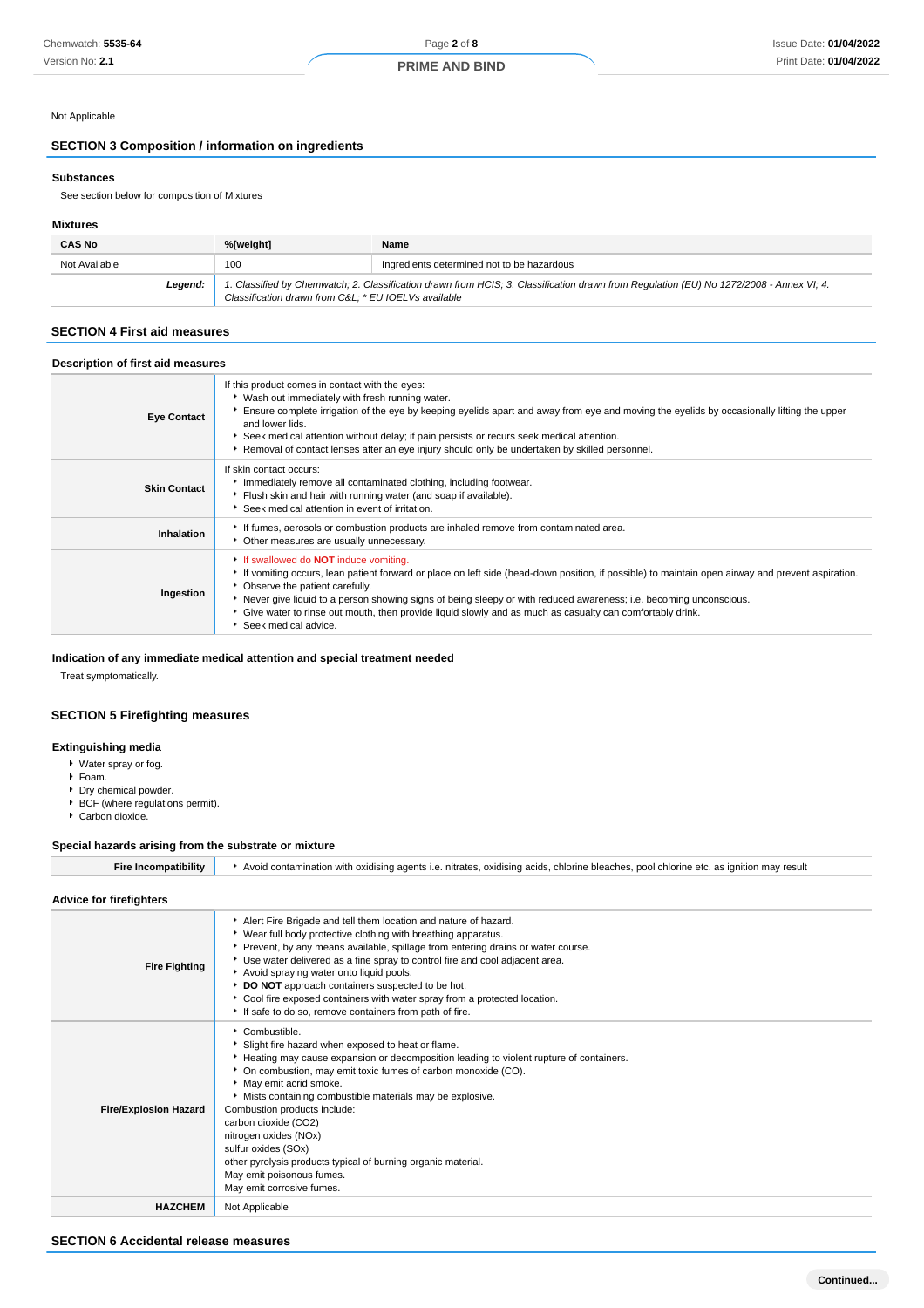#### **PRIME AND BIND**

**Personal precautions, protective equipment and emergency procedures**

See section 8

#### **Environmental precautions**

See section 12

## **Methods and material for containment and cleaning up**

| <b>Minor Spills</b> | Remove all ignition sources.<br>Clean up all spills immediately.<br>Avoid breathing vapours and contact with skin and eyes.<br>Control personal contact with the substance, by using protective equipment.<br>Contain and absorb spill with sand, earth, inert material or vermiculite.<br>▶ Wipe up.<br>• Place in a suitable, labelled container for waste disposal.                                                                                                                                                                                                                                                                                                                                                                                                                                                                                      |
|---------------------|-------------------------------------------------------------------------------------------------------------------------------------------------------------------------------------------------------------------------------------------------------------------------------------------------------------------------------------------------------------------------------------------------------------------------------------------------------------------------------------------------------------------------------------------------------------------------------------------------------------------------------------------------------------------------------------------------------------------------------------------------------------------------------------------------------------------------------------------------------------|
| <b>Major Spills</b> | Absorb or contain isothiazolinone liquid spills with sand, earth, inert material or vermiculite.<br>• The absorbent (and surface soil to a depth sufficient to remove all of the biocide) should be shovelled into a drum and treated with an 11%<br>solution of sodium metabisulfite (Na2S2O5) or sodium bisulfite (NaHSO3), or 12% sodium sulfite (Na2SO3) and 8% hydrochloric acid (HCI).<br>• Glutathione has also been used to inactivate the isothiazolinones.<br>▶ Use 20 volumes of decontaminating solution for each volume of biocide, and let containers stand for at least 30 minutes to deactivate<br>microbicide before disposal.<br>If contamination of drains or waterways occurs, advise emergency services.<br>After clean up operations, decontaminate and launder all protective clothing<br>and equipment before storing and re-using. |

Personal Protective Equipment advice is contained in Section 8 of the SDS.

#### **SECTION 7 Handling and storage**

| Precautions for safe handling |                                                                                                                                                                                                                                                                                                                                                                                                                                                                                                                                                                                                                                                                                                                                                                                                                                                                                                                                                                   |  |
|-------------------------------|-------------------------------------------------------------------------------------------------------------------------------------------------------------------------------------------------------------------------------------------------------------------------------------------------------------------------------------------------------------------------------------------------------------------------------------------------------------------------------------------------------------------------------------------------------------------------------------------------------------------------------------------------------------------------------------------------------------------------------------------------------------------------------------------------------------------------------------------------------------------------------------------------------------------------------------------------------------------|--|
| Safe handling                 | DO NOT allow clothing wet with material to stay in contact with skin<br>Avoid all personal contact, including inhalation.<br>▶ Wear protective clothing when risk of exposure occurs.<br>▶ Use in a well-ventilated area.<br>Prevent concentration in hollows and sumps.<br>DO NOT enter confined spaces until atmosphere has been checked.<br>Avoid smoking, naked lights or ignition sources.<br>Avoid contact with incompatible materials.<br>When handling, <b>DO NOT</b> eat, drink or smoke.<br>Keep containers securely sealed when not in use.<br>Avoid physical damage to containers.<br>Always wash hands with soap and water after handling.<br>▶ Work clothes should be laundered separately.<br>Use good occupational work practice.<br>▶ Observe manufacturer's storage and handling recommendations contained within this SDS.<br>Atmosphere should be regularly checked against established exposure standards to ensure safe working conditions. |  |
| Other information             | Store in original containers.<br>Keep containers securely sealed.<br>No smoking, naked lights or ignition sources.<br>Store in a cool, dry, well-ventilated area.<br>Store away from incompatible materials and foodstuff containers.<br>Protect containers against physical damage and check regularly for leaks.<br>• Observe manufacturer's storage and handling recommendations contained within this SDS.                                                                                                                                                                                                                                                                                                                                                                                                                                                                                                                                                    |  |

## **Conditions for safe storage, including any incompatibilities**

| Suitable container      | 20L DRUM<br>▶ Metal can or drum<br>Packaging as recommended by manufacturer.<br>▶ Check all containers are clearly labelled and free from leaks. |
|-------------------------|--------------------------------------------------------------------------------------------------------------------------------------------------|
| Storage incompatibility | Avoid reaction with oxidising agents                                                                                                             |
|                         |                                                                                                                                                  |

## **SECTION 8 Exposure controls / personal protection**

#### **Control parameters**

- **Occupational Exposure Limits (OEL)**
- **INGREDIENT DATA**

Not Available

**Emergency Limits**

| Ingredient     | TEEL-1               | TEEL-2        |                     | TEEL-3        |
|----------------|----------------------|---------------|---------------------|---------------|
| PRIME AND BIND | Not Available        | Not Available |                     | Not Available |
|                |                      |               |                     |               |
| Ingredient     | <b>Original IDLH</b> |               | <b>Revised IDLH</b> |               |
| PRIME AND BIND | Not Available        |               | Not Available       |               |

#### **Exposure controls**

| Appropriate engineering |  |
|-------------------------|--|
|-------------------------|--|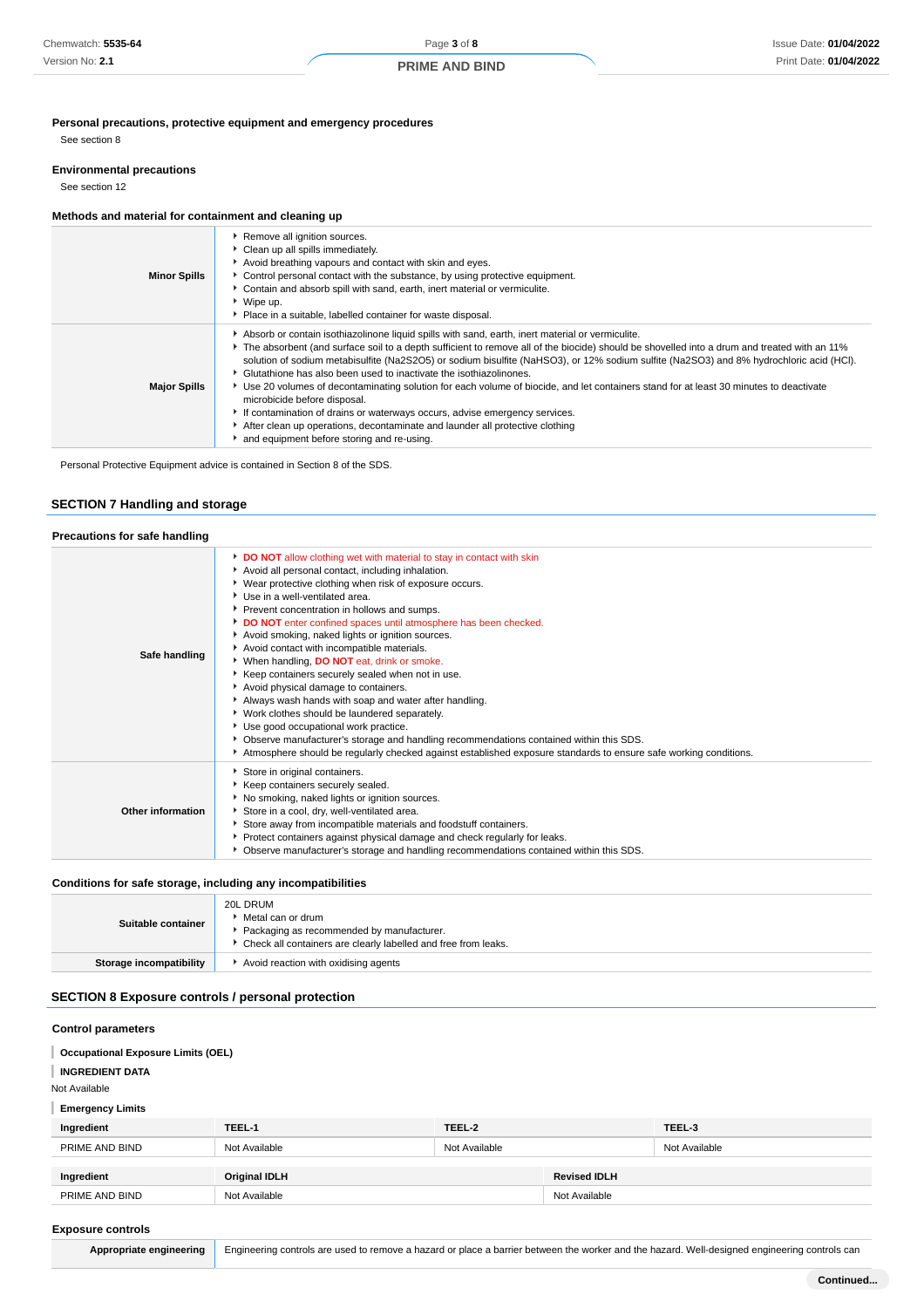h

## **PRIME AND BIND**

|                              | be highly effective in protecting workers and will typically be independent of worker interactions to provide this high level of protection.<br>The basic types of engineering controls are:<br>Process controls which involve changing the way a job activity or process is done to reduce the risk.<br>Enclosure and/or isolation of emission source which keeps a selected hazard "physically" away from the worker and ventilation that strategically<br>"adds" and "removes" air in the work environment. Ventilation can remove or dilute an air contaminant if designed properly. The design of a<br>ventilation system must match the particular process and chemical or contaminant in use.<br>Employers may need to use multiple types of controls to prevent employee overexposure.<br>General exhaust is adequate under normal operating conditions. Local exhaust ventilation may be required in specific circumstances. If risk of                                                                                                                                                                                                                                                                                                                                                                                                                                                                                                                                                                                                                                                                                                                                                                                                                                                                                                                                                                                                                                                                                                                                                                                                                                                                                                                                                                                                                                                                   |                                  |                                     |  |  |
|------------------------------|--------------------------------------------------------------------------------------------------------------------------------------------------------------------------------------------------------------------------------------------------------------------------------------------------------------------------------------------------------------------------------------------------------------------------------------------------------------------------------------------------------------------------------------------------------------------------------------------------------------------------------------------------------------------------------------------------------------------------------------------------------------------------------------------------------------------------------------------------------------------------------------------------------------------------------------------------------------------------------------------------------------------------------------------------------------------------------------------------------------------------------------------------------------------------------------------------------------------------------------------------------------------------------------------------------------------------------------------------------------------------------------------------------------------------------------------------------------------------------------------------------------------------------------------------------------------------------------------------------------------------------------------------------------------------------------------------------------------------------------------------------------------------------------------------------------------------------------------------------------------------------------------------------------------------------------------------------------------------------------------------------------------------------------------------------------------------------------------------------------------------------------------------------------------------------------------------------------------------------------------------------------------------------------------------------------------------------------------------------------------------------------------------------------------|----------------------------------|-------------------------------------|--|--|
|                              | overexposure exists, wear approved respirator. Correct fit is essential to obtain adequate protection. Provide adequate ventilation in warehouse<br>or closed storage areas. Air contaminants generated in the workplace possess varying "escape" velocities which, in turn, determine the "capture<br>velocities" of fresh circulating air required to effectively remove the contaminant.                                                                                                                                                                                                                                                                                                                                                                                                                                                                                                                                                                                                                                                                                                                                                                                                                                                                                                                                                                                                                                                                                                                                                                                                                                                                                                                                                                                                                                                                                                                                                                                                                                                                                                                                                                                                                                                                                                                                                                                                                        |                                  |                                     |  |  |
|                              | Type of Contaminant:                                                                                                                                                                                                                                                                                                                                                                                                                                                                                                                                                                                                                                                                                                                                                                                                                                                                                                                                                                                                                                                                                                                                                                                                                                                                                                                                                                                                                                                                                                                                                                                                                                                                                                                                                                                                                                                                                                                                                                                                                                                                                                                                                                                                                                                                                                                                                                                               |                                  | Air Speed:                          |  |  |
|                              | solvent, vapours, degreasing etc., evaporating from tank (in still air).                                                                                                                                                                                                                                                                                                                                                                                                                                                                                                                                                                                                                                                                                                                                                                                                                                                                                                                                                                                                                                                                                                                                                                                                                                                                                                                                                                                                                                                                                                                                                                                                                                                                                                                                                                                                                                                                                                                                                                                                                                                                                                                                                                                                                                                                                                                                           |                                  | $0.25 - 0.5$ m/s<br>(50-100 f/min)  |  |  |
|                              | aerosols, fumes from pouring operations, intermittent container filling, low speed conveyer transfers, welding, spray<br>drift, plating acid fumes, pickling (released at low velocity into zone of active generation)                                                                                                                                                                                                                                                                                                                                                                                                                                                                                                                                                                                                                                                                                                                                                                                                                                                                                                                                                                                                                                                                                                                                                                                                                                                                                                                                                                                                                                                                                                                                                                                                                                                                                                                                                                                                                                                                                                                                                                                                                                                                                                                                                                                             |                                  | 0.5-1 m/s (100-200<br>f/min.)       |  |  |
| controls                     | direct spray, spray painting in shallow booths, drum filling, conveyer loading, crusher dusts, gas discharge (active<br>generation into zone of rapid air motion)                                                                                                                                                                                                                                                                                                                                                                                                                                                                                                                                                                                                                                                                                                                                                                                                                                                                                                                                                                                                                                                                                                                                                                                                                                                                                                                                                                                                                                                                                                                                                                                                                                                                                                                                                                                                                                                                                                                                                                                                                                                                                                                                                                                                                                                  |                                  | 1-2.5 m/s (200-500<br>f/min.)       |  |  |
|                              | grinding, abrasive blasting, tumbling, high speed wheel generated dusts (released at high initial velocity into zone of<br>very high rapid air motion).                                                                                                                                                                                                                                                                                                                                                                                                                                                                                                                                                                                                                                                                                                                                                                                                                                                                                                                                                                                                                                                                                                                                                                                                                                                                                                                                                                                                                                                                                                                                                                                                                                                                                                                                                                                                                                                                                                                                                                                                                                                                                                                                                                                                                                                            |                                  | $2.5 - 10$ m/s<br>(500-2000 f/min.) |  |  |
|                              | Within each range the appropriate value depends on:                                                                                                                                                                                                                                                                                                                                                                                                                                                                                                                                                                                                                                                                                                                                                                                                                                                                                                                                                                                                                                                                                                                                                                                                                                                                                                                                                                                                                                                                                                                                                                                                                                                                                                                                                                                                                                                                                                                                                                                                                                                                                                                                                                                                                                                                                                                                                                |                                  |                                     |  |  |
|                              | Lower end of the range                                                                                                                                                                                                                                                                                                                                                                                                                                                                                                                                                                                                                                                                                                                                                                                                                                                                                                                                                                                                                                                                                                                                                                                                                                                                                                                                                                                                                                                                                                                                                                                                                                                                                                                                                                                                                                                                                                                                                                                                                                                                                                                                                                                                                                                                                                                                                                                             | Upper end of the range           |                                     |  |  |
|                              | 1: Room air currents minimal or favourable to capture                                                                                                                                                                                                                                                                                                                                                                                                                                                                                                                                                                                                                                                                                                                                                                                                                                                                                                                                                                                                                                                                                                                                                                                                                                                                                                                                                                                                                                                                                                                                                                                                                                                                                                                                                                                                                                                                                                                                                                                                                                                                                                                                                                                                                                                                                                                                                              | 1: Disturbing room air currents  |                                     |  |  |
|                              | 2: Contaminants of low toxicity or of nuisance value only.                                                                                                                                                                                                                                                                                                                                                                                                                                                                                                                                                                                                                                                                                                                                                                                                                                                                                                                                                                                                                                                                                                                                                                                                                                                                                                                                                                                                                                                                                                                                                                                                                                                                                                                                                                                                                                                                                                                                                                                                                                                                                                                                                                                                                                                                                                                                                         | 2: Contaminants of high toxicity |                                     |  |  |
|                              | 3: Intermittent, low production.                                                                                                                                                                                                                                                                                                                                                                                                                                                                                                                                                                                                                                                                                                                                                                                                                                                                                                                                                                                                                                                                                                                                                                                                                                                                                                                                                                                                                                                                                                                                                                                                                                                                                                                                                                                                                                                                                                                                                                                                                                                                                                                                                                                                                                                                                                                                                                                   | 3: High production, heavy use    |                                     |  |  |
|                              | 4: Large hood or large air mass in motion                                                                                                                                                                                                                                                                                                                                                                                                                                                                                                                                                                                                                                                                                                                                                                                                                                                                                                                                                                                                                                                                                                                                                                                                                                                                                                                                                                                                                                                                                                                                                                                                                                                                                                                                                                                                                                                                                                                                                                                                                                                                                                                                                                                                                                                                                                                                                                          | 4: Small hood-local control only |                                     |  |  |
|                              | Simple theory shows that air velocity falls rapidly with distance away from the opening of a simple extraction pipe. Velocity generally decreases<br>with the square of distance from the extraction point (in simple cases). Therefore the air speed at the extraction point should be adjusted,<br>accordingly, after reference to distance from the contaminating source. The air velocity at the extraction fan, for example, should be a minimum of<br>1-2 m/s (200-400 f/min) for extraction of solvents generated in a tank 2 meters distant from the extraction point. Other mechanical considerations,<br>producing performance deficits within the extraction apparatus, make it essential that theoretical air velocities are multiplied by factors of 10 or<br>more when extraction systems are installed or used.                                                                                                                                                                                                                                                                                                                                                                                                                                                                                                                                                                                                                                                                                                                                                                                                                                                                                                                                                                                                                                                                                                                                                                                                                                                                                                                                                                                                                                                                                                                                                                                     |                                  |                                     |  |  |
| <b>Personal protection</b>   |                                                                                                                                                                                                                                                                                                                                                                                                                                                                                                                                                                                                                                                                                                                                                                                                                                                                                                                                                                                                                                                                                                                                                                                                                                                                                                                                                                                                                                                                                                                                                                                                                                                                                                                                                                                                                                                                                                                                                                                                                                                                                                                                                                                                                                                                                                                                                                                                                    |                                  |                                     |  |  |
| Eye and face protection      | Safety glasses with side shields.<br>Chemical goggles.<br>Contact lenses may pose a special hazard; soft contact lenses may absorb and concentrate irritants. A written policy document, describing<br>the wearing of lenses or restrictions on use, should be created for each workplace or task. This should include a review of lens absorption<br>and adsorption for the class of chemicals in use and an account of injury experience. Medical and first-aid personnel should be trained in<br>their removal and suitable equipment should be readily available. In the event of chemical exposure, begin eye irrigation immediately and<br>remove contact lens as soon as practicable. Lens should be removed at the first signs of eye redness or irritation - lens should be removed in<br>a clean environment only after workers have washed hands thoroughly. [CDC NIOSH Current Intelligence Bulletin 59], [AS/NZS 1336 or                                                                                                                                                                                                                                                                                                                                                                                                                                                                                                                                                                                                                                                                                                                                                                                                                                                                                                                                                                                                                                                                                                                                                                                                                                                                                                                                                                                                                                                                              |                                  |                                     |  |  |
| <b>Skin protection</b>       | national equivalent]<br>See Hand protection below                                                                                                                                                                                                                                                                                                                                                                                                                                                                                                                                                                                                                                                                                                                                                                                                                                                                                                                                                                                                                                                                                                                                                                                                                                                                                                                                                                                                                                                                                                                                                                                                                                                                                                                                                                                                                                                                                                                                                                                                                                                                                                                                                                                                                                                                                                                                                                  |                                  |                                     |  |  |
| <b>Hands/feet protection</b> | ▶ Wear chemical protective gloves, e.g. PVC.<br>▶ Wear safety footwear or safety gumboots, e.g. Rubber<br>The selection of suitable gloves does not only depend on the material, but also on further marks of quality which vary from manufacturer to<br>manufacturer. Where the chemical is a preparation of several substances, the resistance of the glove material can not be calculated in advance<br>and has therefore to be checked prior to the application.<br>The exact break through time for substances has to be obtained from the manufacturer of the protective gloves and has to be observed when<br>making a final choice.<br>Personal hygiene is a key element of effective hand care. Gloves must only be worn on clean hands. After using gloves, hands should be<br>washed and dried thoroughly. Application of a non-perfumed moisturiser is recommended.<br>Suitability and durability of glove type is dependent on usage. Important factors in the selection of gloves include:<br>· frequency and duration of contact,<br>· chemical resistance of glove material,<br>· glove thickness and<br>dexterity .<br>Select gloves tested to a relevant standard (e.g. Europe EN 374, US F739, AS/NZS 2161.1 or national equivalent).<br>When prolonged or frequently repeated contact may occur, a glove with a protection class of 5 or higher (breakthrough time greater than 240<br>minutes according to EN 374, AS/NZS 2161.10.1 or national equivalent) is recommended.<br>When only brief contact is expected, a glove with a protection class of 3 or higher (breakthrough time greater than 60 minutes according to EN<br>374, AS/NZS 2161.10.1 or national equivalent) is recommended.<br>. Some glove polymer types are less affected by movement and this should be taken into account when considering gloves for long-term use.<br>Contaminated gloves should be replaced.<br>As defined in ASTM F-739-96 in any application, gloves are rated as:<br>Excellent when breakthrough time > 480 min<br>Good when breakthrough time > 20 min<br>⋅ Fair when breakthrough time < 20 min<br>· Poor when glove material degrades<br>For general applications, gloves with a thickness typically greater than 0.35 mm, are recommended.<br>It should be emphasised that glove thickness is not necessarily a good predictor of glove resistance to a specific chemical, as the permeation |                                  |                                     |  |  |
|                              | efficiency of the glove will be dependent on the exact composition of the glove material. Therefore, glove selection should also be based on<br>consideration of the task requirements and knowledge of breakthrough times.                                                                                                                                                                                                                                                                                                                                                                                                                                                                                                                                                                                                                                                                                                                                                                                                                                                                                                                                                                                                                                                                                                                                                                                                                                                                                                                                                                                                                                                                                                                                                                                                                                                                                                                                                                                                                                                                                                                                                                                                                                                                                                                                                                                        |                                  |                                     |  |  |

Glove thickness may also vary depending on the glove manufacturer, the glove type and the glove model. Therefore, the manufacturers technical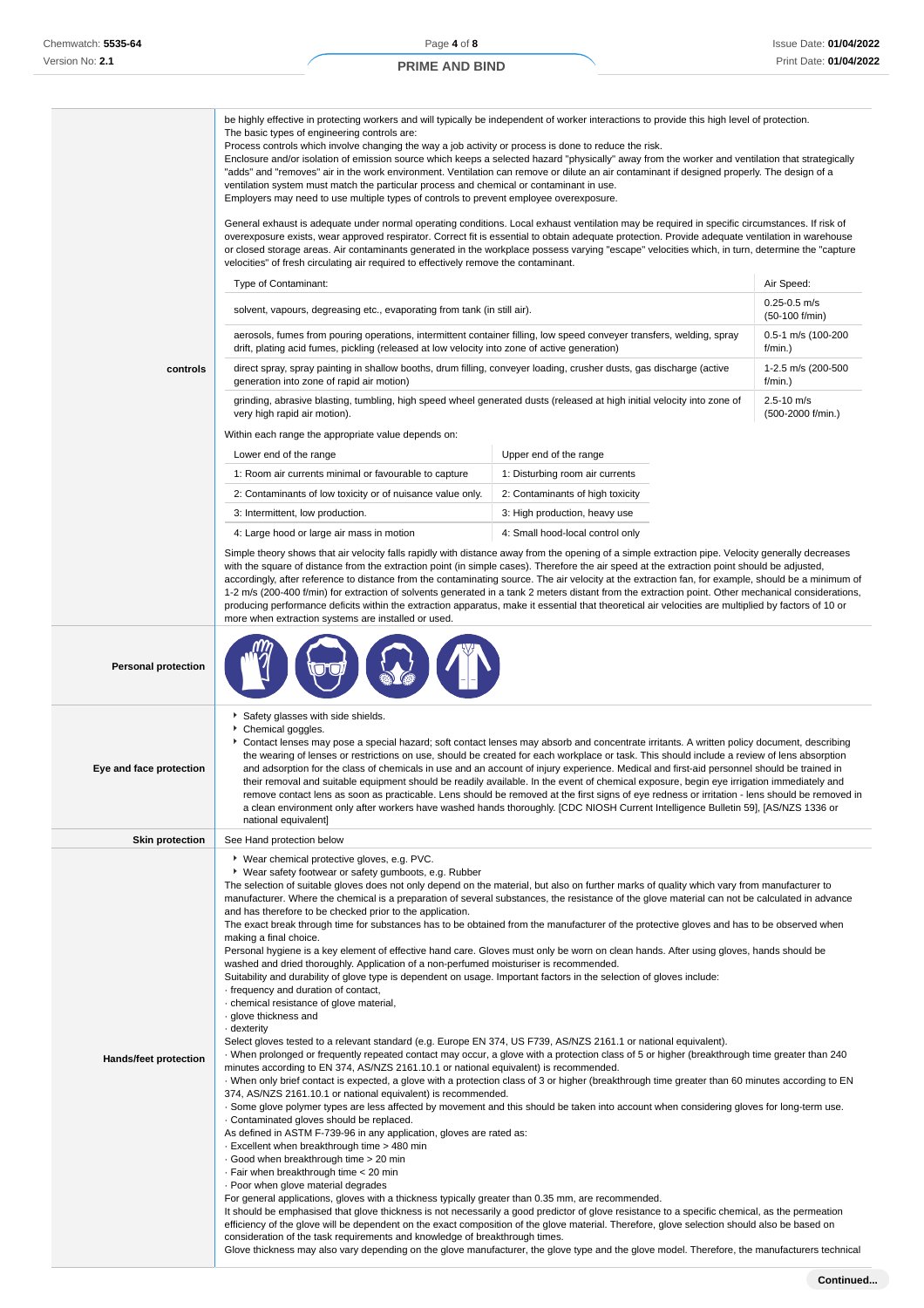|                        | data should always be taken into account to ensure selection of the most appropriate glove for the task.<br>Note: Depending on the activity being conducted, gloves of varying thickness may be required for specific tasks. For example:<br>Thinner gloves (down to 0.1 mm or less) may be required where a high degree of manual dexterity is needed. However, these gloves are only<br>likely to give short duration protection and would normally be just for single use applications, then disposed of.<br>Thicker gloves (up to 3 mm or more) may be required where there is a mechanical (as well as a chemical) risk i.e. where there is abrasion or<br>puncture potential<br>Gloves must only be worn on clean hands. After using gloves, hands should be washed and dried thoroughly. Application of a non-perfumed<br>moisturiser is recommended. |
|------------------------|--------------------------------------------------------------------------------------------------------------------------------------------------------------------------------------------------------------------------------------------------------------------------------------------------------------------------------------------------------------------------------------------------------------------------------------------------------------------------------------------------------------------------------------------------------------------------------------------------------------------------------------------------------------------------------------------------------------------------------------------------------------------------------------------------------------------------------------------------------------|
| <b>Body protection</b> | See Other protection below                                                                                                                                                                                                                                                                                                                                                                                                                                                                                                                                                                                                                                                                                                                                                                                                                                   |
| Other protection       | • Overalls.<br>P.V.C apron.<br>Barrier cream.<br>Skin cleansing cream.<br>▶ Eve wash unit.                                                                                                                                                                                                                                                                                                                                                                                                                                                                                                                                                                                                                                                                                                                                                                   |

#### **Respiratory protection**

Type A Filter of sufficient capacity. (AS/NZS 1716 & 1715, EN 143:2000 & 149:2001, ANSI Z88 or national equivalent)

Selection of the Class and Type of respirator will depend upon the level of breathing zone contaminant and the chemical nature of the contaminant. Protection Factors (defined as the ratio of contaminant outside and inside the mask) may also be important.

| Required minimum protection factor | Maximum gas/vapour concentration present in air p.p.m. (by volume) | <b>Half-face Respirator</b> | <b>Full-Face Respirator</b> |
|------------------------------------|--------------------------------------------------------------------|-----------------------------|-----------------------------|
| up to 10                           | 1000                                                               | A-AUS / Class1              |                             |
| up to 50                           | 1000                                                               |                             | A-AUS / Class 1             |
| up to 50                           | 5000                                                               | Airline <sup>*</sup>        |                             |
| up to 100                          | 5000                                                               |                             | $A-2$                       |
| up to 100                          | 10000                                                              |                             | $A-3$                       |
| $100+$                             |                                                                    |                             | Airline**                   |

\* - Continuous Flow \*\* - Continuous-flow or positive pressure demand

A(All classes) = Organic vapours, B AUS or B1 = Acid gasses, B2 = Acid gas or hydrogen cyanide(HCN), B3 = Acid gas or hydrogen cyanide(HCN), E = Sulfur dioxide(SO2), G = Agricultural chemicals, K = Ammonia(NH3), Hg = Mercury, NO = Oxides of nitrogen, MB = Methyl bromide, AX = Low boiling point organic compounds(below 65 degC)

- Cartridge respirators should never be used for emergency ingress or in areas of unknown vapour concentrations or oxygen content.
- The wearer must be warned to leave the contaminated area immediately on detecting any odours through the respirator. The odour may indicate that the mask is not functioning properly, that the vapour concentration is too high, or that the mask is not properly fitted. Because of these limitations, only restricted use of cartridge respirators is considered appropriate.
- Cartridge performance is affected by humidity. Cartridges should be changed after 2 hr of continuous use unless it is determined that the humidity is less than 75%, in which case, cartridges can be used for 4 hr. Used cartridges should be discarded daily, regardless of the length of time used

## **SECTION 9 Physical and chemical properties**

#### **Information on basic physical and chemical properties**

**Appearance** White Solution; miscible with water White

| <b>Physical state</b>                                    | Liquid        | Relative density (Water = 1)               | 1              |
|----------------------------------------------------------|---------------|--------------------------------------------|----------------|
| Odour                                                    | Not Available | Partition coefficient n-octanol<br>/ water | Not Available  |
| <b>Odour threshold</b>                                   | Not Available | Auto-ignition temperature (°C)             | Not Available  |
| pH (as supplied)                                         | $7 - 8.5$     | Decomposition temperature                  | Not Available  |
| Melting point / freezing point<br>(°C)                   | $\mathbf 0$   | Viscosity (cSt)                            | Not Available  |
| Initial boiling point and boiling<br>range $(^{\circ}C)$ | 100           | Molecular weight (g/mol)                   | Not Applicable |
| Flash point (°C)                                         | Not Available | <b>Taste</b>                               | Not Available  |
| <b>Evaporation rate</b>                                  | Not Available | <b>Explosive properties</b>                | Not Available  |
| Flammability                                             | Not Available | <b>Oxidising properties</b>                | Not Available  |
| Upper Explosive Limit (%)                                | Not Available | Surface Tension (dyn/cm or<br>$mN/m$ )     | Not Available  |
| Lower Explosive Limit (%)                                | Not Available | <b>Volatile Component (%vol)</b>           | Not Available  |
| Vapour pressure (kPa)                                    | Not Available | Gas group                                  | Not Available  |
| Solubility in water                                      | Miscible      | pH as a solution (Not<br>Available%)       | Not Available  |
| Vapour density $(Air = 1)$                               | Not Available | VOC g/L                                    | Not Available  |

#### **SECTION 10 Stability and reactivity**

| Reactivity                            | See section 7                                                                                                                    |
|---------------------------------------|----------------------------------------------------------------------------------------------------------------------------------|
| <b>Chemical stability</b>             | Unstable in the presence of incompatible materials.<br>Product is considered stable.<br>Hazardous polymerisation will not occur. |
| Possibility of hazardous<br>reactions | See section 7                                                                                                                    |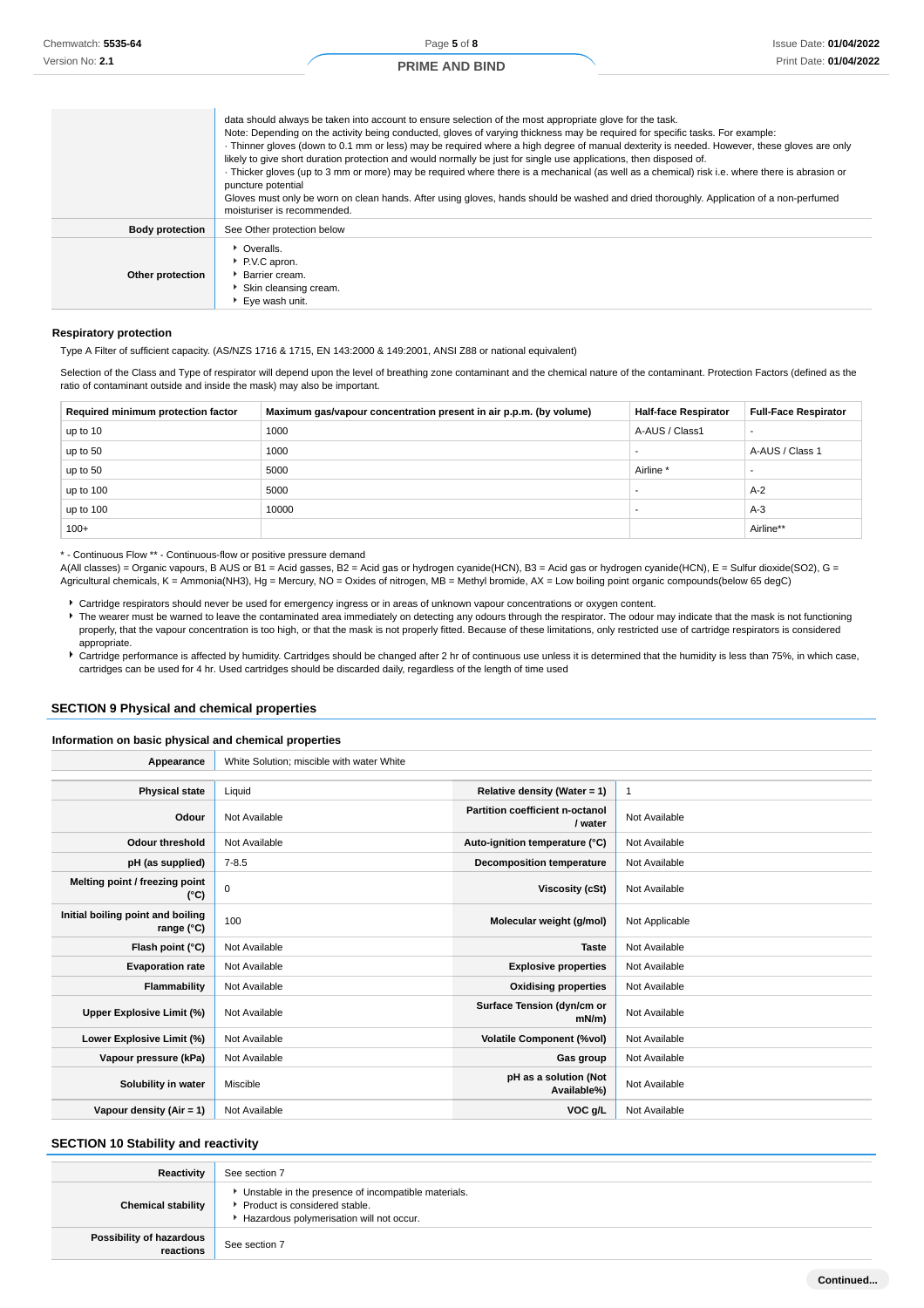## **PRIME AND BIND**

| <b>Conditions to avoid</b>                 | See section 7 |
|--------------------------------------------|---------------|
| Incompatible materials                     | See section 7 |
| <b>Hazardous decomposition</b><br>products | See section 5 |

## **SECTION 11 Toxicological information**

## **Information on toxicological effects**

| <b>Inhaled</b>        | The material is not thought to produce either adverse health effects or irritation of the respiratory tract following inhalation (as classified by EC<br>Directives using animal models). Nevertheless, adverse systemic effects have been produced following exposure of animals by at least one other<br>route and good hygiene practice requires that exposure be kept to a minimum and that suitable control measures be used in an occupational<br>setting.                                                                         |  |  |  |
|-----------------------|------------------------------------------------------------------------------------------------------------------------------------------------------------------------------------------------------------------------------------------------------------------------------------------------------------------------------------------------------------------------------------------------------------------------------------------------------------------------------------------------------------------------------------------|--|--|--|
| Ingestion             | Accidental ingestion of the material may be damaging to the health of the individual.                                                                                                                                                                                                                                                                                                                                                                                                                                                    |  |  |  |
| <b>Skin Contact</b>   | Skin contact is not thought to have harmful health effects (as classified under EC Directives); the material may still produce health damage<br>following entry through wounds, lesions or abrasions.<br>Open cuts, abraded or irritated skin should not be exposed to this material<br>Entry into the blood-stream, through, for example, cuts, abrasions or lesions, may produce systemic injury with harmful effects. Examine the skin<br>prior to the use of the material and ensure that any external damage is suitably protected. |  |  |  |
| Eye                   | There is some evidence to suggest that this material can cause eye irritation and damage in some persons.                                                                                                                                                                                                                                                                                                                                                                                                                                |  |  |  |
| <b>Chronic</b>        | 55nonchronz                                                                                                                                                                                                                                                                                                                                                                                                                                                                                                                              |  |  |  |
| <b>PRIME AND BIND</b> | <b>TOXICITY</b><br><b>IRRITATION</b><br>Not Available<br>Not Available                                                                                                                                                                                                                                                                                                                                                                                                                                                                   |  |  |  |
| Legend:               | 1. Value obtained from Europe ECHA Registered Substances - Acute toxicity 2.* Value obtained from manufacturer's SDS. Unless otherwise<br>specified data extracted from RTECS - Register of Toxic Effect of chemical Substances                                                                                                                                                                                                                                                                                                          |  |  |  |

| <b>PRIME AND BIND</b>                                                                                         | No significant acute toxicological data identified in literature search. |                                 |                           |
|---------------------------------------------------------------------------------------------------------------|--------------------------------------------------------------------------|---------------------------------|---------------------------|
|                                                                                                               |                                                                          |                                 |                           |
| <b>Acute Toxicity</b>                                                                                         | ×                                                                        | Carcinogenicity                 | $\boldsymbol{\mathsf{x}}$ |
| <b>Skin Irritation/Corrosion</b>                                                                              | ×                                                                        | Reproductivity                  | ×                         |
| <b>Serious Eye Damage/Irritation</b>                                                                          | ×                                                                        | <b>STOT - Single Exposure</b>   | $\boldsymbol{\mathsf{x}}$ |
| <b>Respiratory or Skin</b><br>sensitisation                                                                   | ×                                                                        | <b>STOT - Repeated Exposure</b> | $\boldsymbol{\mathsf{x}}$ |
| <b>Mutagenicity</b>                                                                                           | ×                                                                        | <b>Aspiration Hazard</b>        | $\boldsymbol{\mathsf{x}}$ |
| $\blacktriangleright$ - Data either not available or does not fill the criteria for classification<br>Legend: |                                                                          |                                 |                           |

– Data available to make classification

## **SECTION 12 Ecological information**

| <b>Toxicity</b>       |                                                                                                                                                                                                                                                                                                                                |                           |                |                  |                  |
|-----------------------|--------------------------------------------------------------------------------------------------------------------------------------------------------------------------------------------------------------------------------------------------------------------------------------------------------------------------------|---------------------------|----------------|------------------|------------------|
| <b>PRIME AND BIND</b> | Endpoint                                                                                                                                                                                                                                                                                                                       | <b>Test Duration (hr)</b> | <b>Species</b> | Value            | Source           |
|                       | Not<br>Available                                                                                                                                                                                                                                                                                                               | Not Available             | Not Available  | Not<br>Available | Not<br>Available |
| Legend:               | Extracted from 1. IUCLID Toxicity Data 2. Europe ECHA Registered Substances - Ecotoxicological Information - Aquatic Toxicity 4. US EPA.<br>Ecotox database - Aquatic Toxicity Data 5. ECETOC Aquatic Hazard Assessment Data 6. NITE (Japan) - Bioconcentration Data 7. METI (Japan)<br>- Bioconcentration Data 8. Vendor Data |                           |                |                  |                  |

**DO NOT** discharge into sewer or waterways.

## **Persistence and degradability**

| Ingredient                       | Persistence: Water/Soil               | Persistence: Air                      |
|----------------------------------|---------------------------------------|---------------------------------------|
|                                  | No Data available for all ingredients | No Data available for all ingredients |
| <b>Bioaccumulative potential</b> |                                       |                                       |
| Ingredient                       | <b>Bioaccumulation</b>                |                                       |
|                                  | No Data available for all ingredients |                                       |
|                                  |                                       |                                       |

## **Mobility in soil**

| ווטפ ווו צווועטוזו |                                       |  |
|--------------------|---------------------------------------|--|
| Ingredient         | Mobility                              |  |
|                    | No Data available for all ingredients |  |

## **SECTION 13 Disposal considerations**

#### **Waste treatment methods**

**Product / Packaging disposal** Legislation addressing waste disposal requirements may differ by country, state and/ or territory. Each user must refer to laws operating in their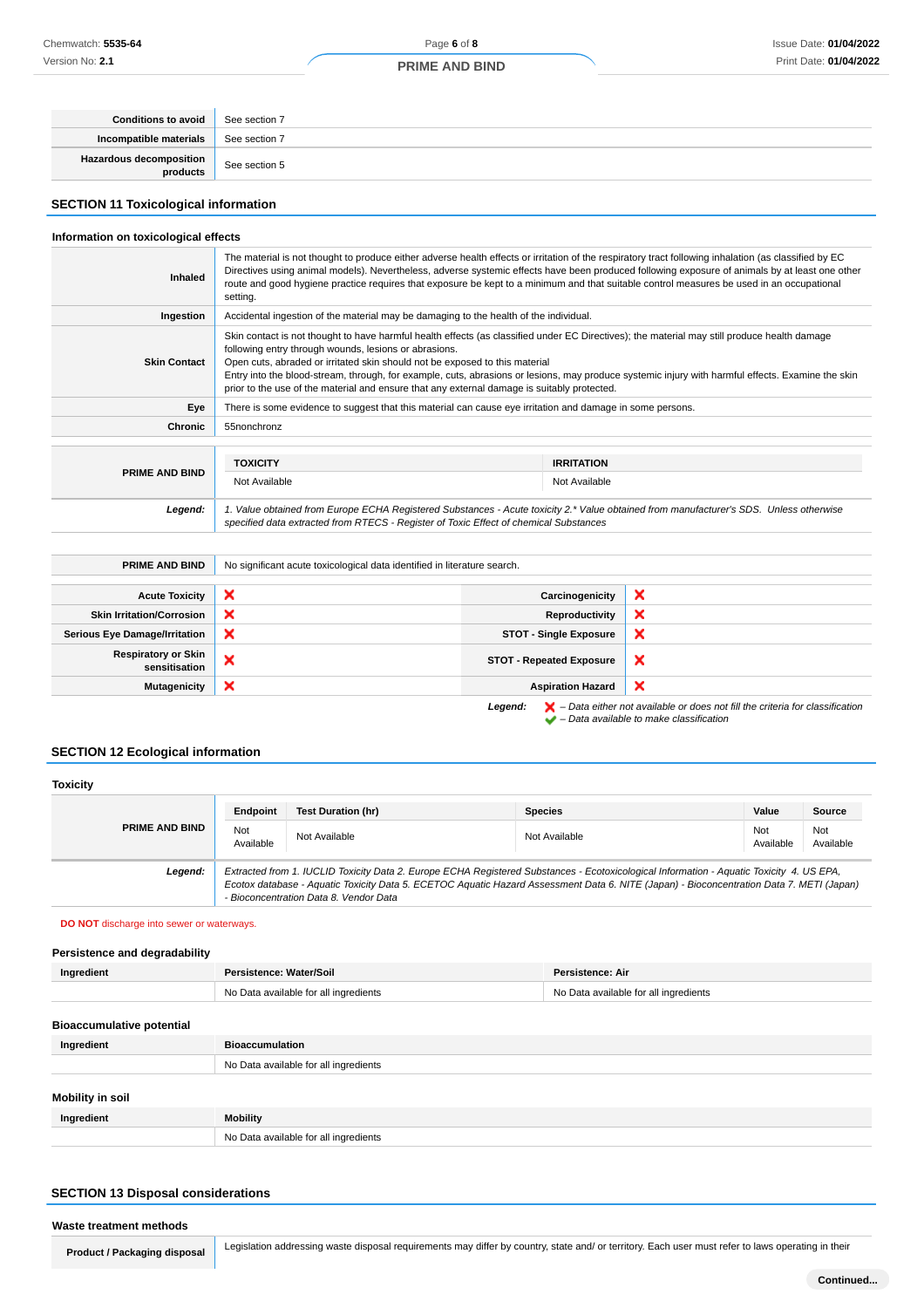| area. In some areas, certain wastes must be tracked.                                                                                              |
|---------------------------------------------------------------------------------------------------------------------------------------------------|
| A Hierarchy of Controls seems to be common - the user should investigate:                                                                         |
| ▶ Reduction                                                                                                                                       |
| ▸ Reuse                                                                                                                                           |
| $\cdot$ Recycling                                                                                                                                 |
| Disposal (if all else fails)                                                                                                                      |
| This material may be recycled if unused, or if it has not been contaminated so as to make it unsuitable for its intended use. If it has been      |
| contaminated, it may be possible to reclaim the product by filtration, distillation or some other means. Shelf life considerations should also be |
| applied in making decisions of this type. Note that properties of a material may change in use, and recycling or reuse may not always be          |
| appropriate.                                                                                                                                      |
| DO NOT allow wash water from cleaning or process equipment to enter drains.                                                                       |
| It may be necessary to collect all wash water for treatment before disposal.                                                                      |
| In all cases disposal to sewer may be subject to local laws and regulations and these should be considered first.                                 |
| • Where in doubt contact the responsible authority.                                                                                               |
| ▶ Recycle wherever possible or consult manufacturer for recycling options.                                                                        |
| Consult State Land Waste Authority for disposal.                                                                                                  |
| Bury or incinerate residue at an approved site.                                                                                                   |
| Recycle containers if possible, or dispose of in an authorised landfill.                                                                          |

## **SECTION 14 Transport information**

| <b>Labels Required</b>  |                |  |
|-------------------------|----------------|--|
| <b>Marine Pollutant</b> | <b>NO</b>      |  |
| <b>HAZCHEM</b>          | Not Applicable |  |

#### **Land transport (ADG): NOT REGULATED FOR TRANSPORT OF DANGEROUS GOODS**

**Air transport (ICAO-IATA / DGR): NOT REGULATED FOR TRANSPORT OF DANGEROUS GOODS**

**Sea transport (IMDG-Code / GGVSee): NOT REGULATED FOR TRANSPORT OF DANGEROUS GOODS**

**Transport in bulk according to Annex II of MARPOL and the IBC code**

#### Not Applicable

#### **Transport in bulk in accordance with MARPOL Annex V and the IMSBC Code**

| <b>Product name</b>                               | Group |
|---------------------------------------------------|-------|
|                                                   |       |
| Transport in bulk in accordance with the ICG Code |       |
|                                                   |       |

**Product name Ship Type**

## **SECTION 15 Regulatory information**

#### **Safety, health and environmental regulations / legislation specific for the substance or mixture**

#### **National Inventory Status**

| <b>National Inventory</b>                          | <b>Status</b>                                                                                                                                                                                     |
|----------------------------------------------------|---------------------------------------------------------------------------------------------------------------------------------------------------------------------------------------------------|
| Australia - AIIC / Australia<br>Non-Industrial Use | Not Available                                                                                                                                                                                     |
| Canada - DSL                                       | Not Available                                                                                                                                                                                     |
| Canada - NDSL                                      | Not Available                                                                                                                                                                                     |
| China - IECSC                                      | Not Available                                                                                                                                                                                     |
| Europe - EINEC / ELINCS / NLP                      | Not Available                                                                                                                                                                                     |
| Japan - ENCS                                       | Not Available                                                                                                                                                                                     |
| Korea - KECI                                       | Not Available                                                                                                                                                                                     |
| New Zealand - NZIoC                                | Not Available                                                                                                                                                                                     |
| Philippines - PICCS                                | Not Available                                                                                                                                                                                     |
| USA - TSCA                                         | Not Available                                                                                                                                                                                     |
| Taiwan - TCSI                                      | Not Available                                                                                                                                                                                     |
| Mexico - INSQ                                      | Not Available                                                                                                                                                                                     |
| Vietnam - NCI                                      | Not Available                                                                                                                                                                                     |
| Russia - FBEPH                                     | Not Available                                                                                                                                                                                     |
| Legend:                                            | Yes = All CAS declared ingredients are on the inventory<br>No = One or more of the CAS listed ingredients are not on the inventory. These ingredients may be exempt or will require registration. |

## **SECTION 16 Other information**

| ገላት      | 300<              |
|----------|-------------------|
| $O_{AD}$ | $\sim$            |
| 70 L L   | ____              |
| .<br>sau | $\sim$<br>~<br>uz |

#### **SDS Version Summary**

| Version            | Date of Update | Updated<br><b>Sections</b>                                                     |
|--------------------|----------------|--------------------------------------------------------------------------------|
| $\sim$<br><u>.</u> | ۱Л.            | . Storage (suitable container).<br>Classification.<br><b>Tance</b><br>$\Delta$ |